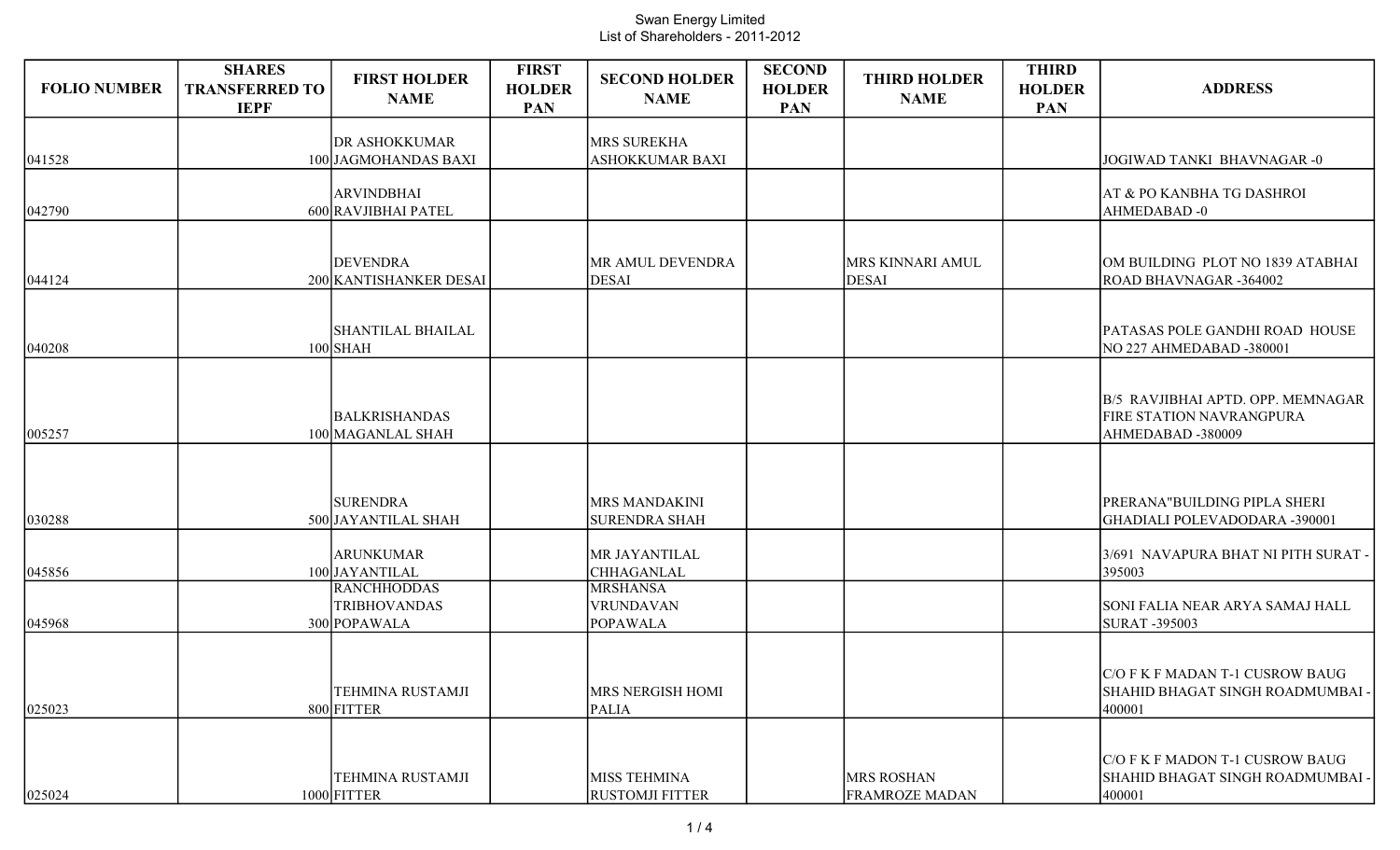| <b>FOLIO NUMBER</b> | <b>SHARES</b><br><b>TRANSFERRED TO</b><br><b>IEPF</b> | <b>FIRST HOLDER</b><br><b>NAME</b>     | <b>FIRST</b><br><b>HOLDER</b><br>PAN | <b>SECOND HOLDER</b><br><b>NAME</b> | <b>SECOND</b><br><b>HOLDER</b><br><b>PAN</b> | <b>THIRD HOLDER</b><br><b>NAME</b> | <b>THIRD</b><br><b>HOLDER</b><br>PAN | <b>ADDRESS</b>                           |
|---------------------|-------------------------------------------------------|----------------------------------------|--------------------------------------|-------------------------------------|----------------------------------------------|------------------------------------|--------------------------------------|------------------------------------------|
|                     |                                                       |                                        |                                      |                                     |                                              |                                    |                                      | 95 SHANTINIKETAN 4TH FLOOR FLAT          |
|                     |                                                       |                                        |                                      | <b>MRS DAMYANTI</b>                 |                                              |                                    |                                      | NO 28 NETAJI SUBHASH ROAD MARINE         |
| 031069              |                                                       | 100 HEMRAJ DHARAMSEY                   |                                      | <b>HEMRAJ</b>                       |                                              |                                    |                                      | DRIVEMUMBAI -400002                      |
|                     |                                                       |                                        |                                      |                                     |                                              |                                    |                                      | <b>POST BOX NO 2704 KALBADEVI POST</b>   |
|                     |                                                       |                                        |                                      |                                     |                                              |                                    |                                      | OFFICE KALBADEVI ROADMUMBAI -            |
| 044757              |                                                       | 1100 LILADHAR                          |                                      |                                     |                                              |                                    |                                      | 400002<br>10THKHETWADI 2ND FLOOR 78/H/RB |
| 048997              |                                                       | 1000 DILIP B MEHTA                     |                                      |                                     |                                              |                                    |                                      | WADI ROOM NO 13 MUMBAI -400004           |
|                     |                                                       | <b>BINDOO</b>                          |                                      |                                     |                                              |                                    |                                      |                                          |
|                     |                                                       | PRAVINCHANDRA                          |                                      |                                     |                                              |                                    |                                      | 16A POUSENIR BLDG 1ST PASTA LANE         |
| 028066              |                                                       | 100 UPADHYAY                           |                                      |                                     |                                              |                                    |                                      | COLABAMUMBAI -400005                     |
|                     |                                                       |                                        |                                      |                                     |                                              |                                    |                                      |                                          |
|                     |                                                       |                                        |                                      | MR NITIN VAMANRAI                   |                                              |                                    |                                      | 263/9 MADHU KUNJ 2ND FLOOR DR            |
| 031196              |                                                       | 100 JYOTI NITIN PAREKH                 |                                      | <b>PAREKH</b>                       |                                              |                                    |                                      | ANNIE BEASANT ROAD MUMBAI -400018        |
|                     |                                                       |                                        |                                      |                                     |                                              |                                    |                                      | <b>13 SIR VITHALDAS THAKERSEY MARG</b>   |
|                     |                                                       |                                        |                                      |                                     |                                              |                                    |                                      | NEW MARINE LINES POST BOX NO             |
| 027137              |                                                       | 100 UNIT TRUST OF INDIA                |                                      |                                     |                                              |                                    |                                      | 11410MUMBAI -400020                      |
|                     |                                                       | <b>ALOO KAIKHASRU</b>                  |                                      |                                     |                                              |                                    |                                      | 24-26 DALAL STREET FORT MUMBAI -         |
| 044532              |                                                       | $700$ CAMA                             |                                      |                                     |                                              |                                    |                                      | 400023                                   |
|                     |                                                       |                                        |                                      |                                     |                                              |                                    |                                      | 604/A CUMBALLA CREST 42 DR               |
|                     |                                                       | <b>ISHWARLAL</b>                       |                                      | <b>MRS RANJAN</b>                   |                                              |                                    |                                      | GOPALRAO DESHMUKH MARG PEDDAR            |
| 026195              |                                                       | 100 MAGANLAL DALAL<br><b>VISHINBAI</b> |                                      | ISHWARLAL DALAL                     |                                              |                                    |                                      | ROAD MUMBAI -400026                      |
|                     |                                                       | <b>JHAMANDAS</b>                       |                                      |                                     |                                              |                                    |                                      | 53 BHULABHAI DESAI ROAD SURYA            |
| 027116              |                                                       | 100 THAKURDAS                          |                                      |                                     |                                              |                                    |                                      | APARTMENTS 1102 B MUMBAI -400026         |
|                     |                                                       | <b>NARENDRA</b>                        |                                      | <b>MRS KUSUM</b>                    |                                              |                                    |                                      | 3-B SAAHIL 14 ALTAMOUNT ROAD             |
| 040031              |                                                       | 400 RAVOHAND BHOW                      |                                      | <b>NARENDRA BHOW</b>                |                                              |                                    |                                      | MUMBAI -400026                           |
|                     |                                                       |                                        |                                      | MR SURENDRA NATH                    |                                              |                                    |                                      | 203 CUMBALLA CREAST PEDDER ROAD          |
| 041144              |                                                       | 300 SWARUP CHOPRA                      |                                      | <b>CHOPRA</b>                       |                                              |                                    |                                      | MUMBAI -400026                           |
|                     |                                                       |                                        |                                      | <b>MR RAM NATH</b>                  |                                              |                                    |                                      | 203 CUMBALLA CREAST PEDDER ROAD          |
| 041145              |                                                       | 500 SWARUP CHOPRA                      |                                      | <b>CHOPRA</b>                       |                                              |                                    |                                      | MUMBAI -400026                           |
|                     |                                                       |                                        |                                      | <b>MRS CHARUMATI</b>                |                                              |                                    |                                      | 24 SHIVTHIRTH NO 1 GR FLOOR              |
|                     |                                                       | RAMESHCHANDRA C                        |                                      | RAMESHOHANDRA                       |                                              |                                    |                                      | <b>BHULABHAI DESAI ROAD MUMBAI -</b>     |
| 042491              |                                                       | 700 MEHTA                              |                                      | <b>MEHTA</b>                        |                                              |                                    |                                      | 400026                                   |
|                     |                                                       |                                        |                                      |                                     |                                              |                                    |                                      | 254 GREEN ACRES 1ST FLOOR OPP            |
|                     |                                                       | <b>SATYENDRA</b>                       |                                      | MRS SUREKHA                         |                                              |                                    |                                      | VIDYARTHY SCHOOL N S ROAD 5 J V P        |
| 040737              |                                                       | 1200 DOLATRAI JHALA                    |                                      | <b>SATYENDRA JHALA</b>              |                                              |                                    |                                      | D SCHEMEMUMBAI -400049                   |
|                     |                                                       | <b>PUSHPA HARNISH</b>                  |                                      | <b>MR HARNISH</b>                   |                                              |                                    |                                      | <b>BLOCK I YOJANI PLOT NO 526 B KHAR</b> |
| 002202              |                                                       | 100 MEHTA                              |                                      | MAGANLAL MEHTA                      |                                              |                                    |                                      | MUMBAI -400052                           |
|                     |                                                       | <b>INDIRA CHANDULAL</b>                |                                      |                                     |                                              |                                    |                                      | JASODA NIVAS NEHRU ROAD VILE             |
| 022126              |                                                       | 2000 CHOKSI                            |                                      |                                     |                                              |                                    |                                      | PARLE (EAST)MUMBAI -400057               |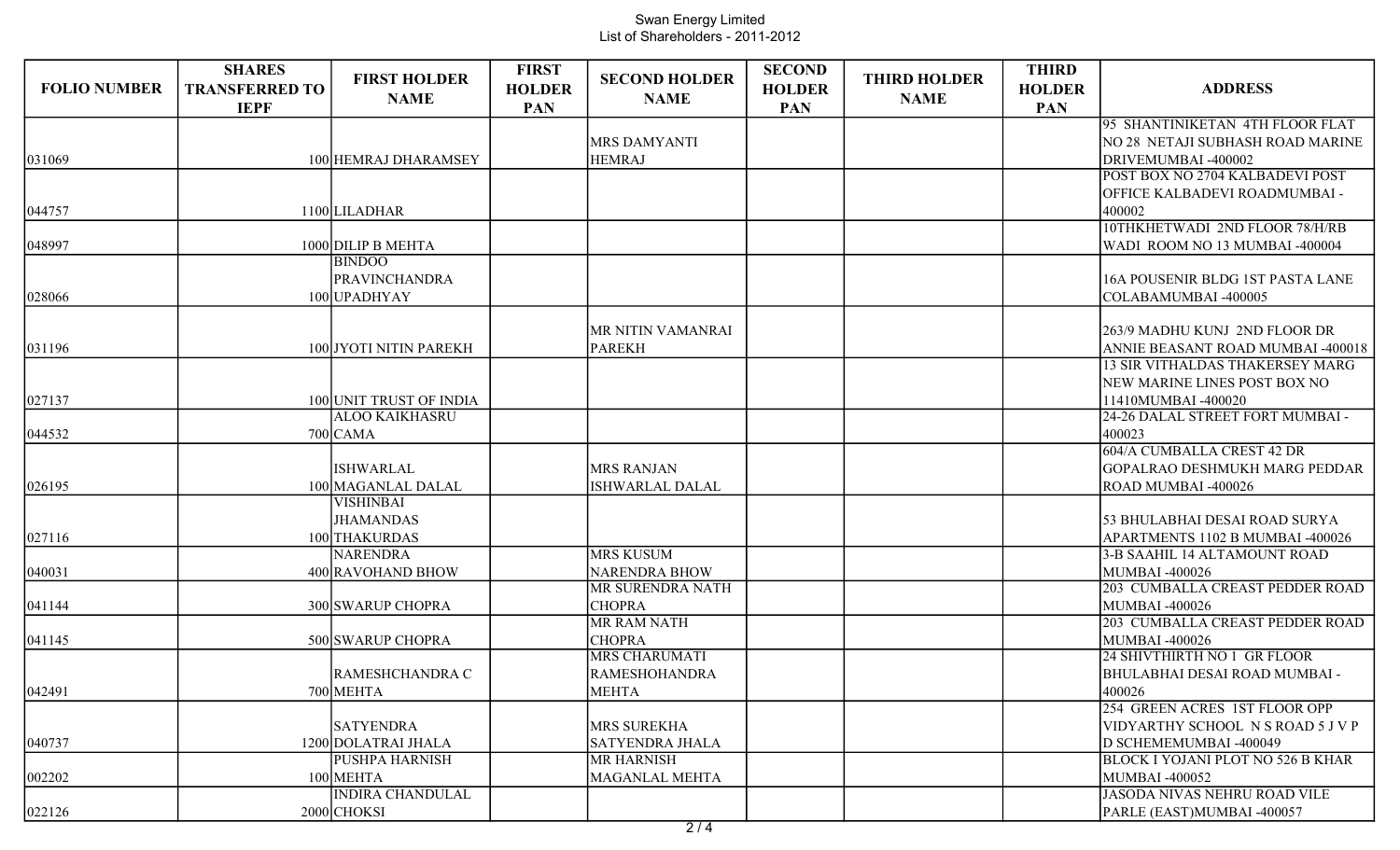| <b>FOLIO NUMBER</b> | <b>SHARES</b><br><b>TRANSFERRED TO</b> | <b>FIRST HOLDER</b>       | <b>FIRST</b><br><b>HOLDER</b> | <b>SECOND HOLDER</b> | <b>SECOND</b><br><b>HOLDER</b> | <b>THIRD HOLDER</b> | <b>THIRD</b><br><b>HOLDER</b> | <b>ADDRESS</b>                         |
|---------------------|----------------------------------------|---------------------------|-------------------------------|----------------------|--------------------------------|---------------------|-------------------------------|----------------------------------------|
|                     | <b>IEPF</b>                            | <b>NAME</b>               | PAN                           | <b>NAME</b>          | <b>PAN</b>                     | <b>NAME</b>         | <b>PAN</b>                    |                                        |
|                     |                                        | <b>VIMLA MANILAL</b>      |                               | MR MAHESH MANILAL    |                                |                     |                               | JEEVAN SUDHA B 23 JUHU LANE            |
| 045054              |                                        | $100$ DESAI               |                               | <b>DESAI</b>         |                                |                     |                               | ANDHERI (WEST)MUMBAI -400058           |
|                     |                                        | <b>VIMLA MANILAL</b>      |                               |                      |                                |                     |                               | JEEVAN SUDHA B 23 4TH FLOOR JHUHU      |
| 045293              |                                        | $200$ DESAI               |                               |                      |                                |                     |                               | LANE ANDHERI (WEST)MUMBAI -400058      |
|                     |                                        |                           |                               |                      |                                |                     |                               | TERNIA" A/1062-B HIRANANDANI           |
|                     |                                        |                           |                               |                      |                                |                     |                               | <b>GARDENS MAIN STREET POWAI</b>       |
| 048414              |                                        | 1000 HITESH S DOSHI       |                               |                      |                                |                     |                               | <b>MUMBAI -400076</b>                  |
|                     |                                        | <b>LAXMIDAS</b>           |                               | <b>MR DWARKADAS</b>  |                                |                     |                               | SANAM BLOCK NO 101 1ST FLOOR A         |
|                     |                                        | MATHURADAS                |                               | <b>MATHARADAS</b>    |                                |                     |                               | VALLABH BAUGH LANE EXTN                |
| 040555              |                                        | $100$ GANDHI              |                               | <b>GANDHI</b>        |                                |                     |                               | GHATKOPAR (EAST)MUMBAI -400077         |
|                     |                                        |                           |                               |                      |                                |                     |                               | 15 SARDAR SMRUTI 1ST FLR SARDAR V      |
|                     |                                        | <b>NAGENDRA</b>           |                               | MRS CHANDRAVILAS     |                                |                     |                               | P.ROAD OPP JAIN DERASAR BORIVALI       |
| 002281              |                                        | 100 ARVINDLAL GOTHI       |                               | NAGENDRA GOTHI       |                                |                     |                               | (WEST)MUMBAI -400092                   |
|                     |                                        |                           |                               |                      |                                |                     |                               | VIDHANI MT VIEW, PLOT NO-68 FLAT NO-   |
|                     |                                        | <b>LAXMIKANT</b>          |                               |                      |                                |                     |                               | 84/A, SECTOR NO-17 VASHI, NAVI         |
| L00111              |                                        | 200 MITHUBHAI HARIANI     |                               |                      |                                |                     |                               | MUMBAI -400705                         |
|                     |                                        |                           |                               |                      |                                |                     |                               | 3/7 ATTMA VALLABH SAMAJ TRUST          |
|                     |                                        | VRAJLAL RAMCHAND          |                               | <b>MRS DAMYANTI</b>  |                                |                     |                               | <b>BLGD ACHOLE ROAD NALASOPARA</b>     |
| 003331              |                                        | $100$ SHAH                |                               | <b>VRAJLAL SHAH</b>  |                                |                     |                               | (EAST)THANE -401209                    |
|                     |                                        | <b>ASPANDIAR ARDESHIR</b> |                               |                      |                                |                     |                               | OPP CONNAUGHL MARKET PUNE -            |
| 022021              |                                        | $6000$ IRANI              |                               |                      |                                |                     |                               | 411001                                 |
|                     |                                        |                           |                               |                      |                                |                     |                               | ANANDA SADANAM GANDHINAGAR             |
| 002317              |                                        | 200 MIZAR MAITREYI PAI    |                               |                      |                                |                     |                               | MANGALORE -575001                      |
|                     |                                        | <b>RADHESHYAM</b>         |                               |                      |                                |                     |                               | C/O BRIJNATH KHANDELWAL 13 INDIA       |
| 044269              |                                        | 100 KHANDELWAL            |                               |                      |                                |                     |                               | <b>EXCHANGE PLACE CALCUTTA -700001</b> |
|                     |                                        | NAVNEET TRADING           |                               |                      |                                |                     |                               |                                        |
|                     |                                        | AND INVESTMENT CO         |                               |                      |                                |                     |                               | 6/2 RAMKRISHNA LANE CALCUTTA -         |
| 041905              |                                        | $100$ P LTD               |                               |                      |                                |                     |                               | 700003                                 |
|                     |                                        |                           |                               | MR GOUR CHANDRA      |                                |                     |                               | 3 BENIATOLA STREET CALCUTTA -          |
| 044451              |                                        | 500 TULSI CHARAN PAUL     |                               | PAUL                 |                                |                     |                               | 700005                                 |
|                     |                                        |                           |                               |                      |                                |                     |                               | 44 SIKDARPARA STREET CALCUTTA -        |
| 046011              |                                        | 200 SIPRA SEAL            |                               |                      |                                |                     |                               | 700007                                 |
|                     |                                        | <b>SUJIT KUMAR</b>        |                               |                      |                                |                     |                               | 25/C MOHINI MOHAN ROAD CALCUTTA -      |
| 044303              |                                        | 200 MALLICK               |                               |                      |                                |                     |                               | 700020                                 |
|                     |                                        |                           |                               |                      |                                |                     |                               | <b>5 B MAHES CHAUDHURI LANE</b>        |
| 044302              |                                        | 200 LEENA CHAUDHURI       |                               |                      |                                |                     |                               | CALCUTTA-700025                        |
|                     |                                        | <b>RATHINDRA NATH</b>     |                               |                      |                                |                     |                               | 11 BALORAM BOSE GHAT ROAD              |
| 044411              |                                        | 200 MITRA                 |                               |                      |                                |                     |                               | <b>BHOWANIPORE CALCUTTA -700025</b>    |
|                     |                                        |                           |                               | MR SACHINDRA NATH    |                                | MR RATHINDRA NATH   |                               | 27 INDRA BISWAS ROAD CALCUTTA -        |
| 044272              |                                        | 100 SAILENDRA NATH SUR    |                               | <b>SUR</b>           |                                | <b>SUR</b>          |                               | 700037                                 |